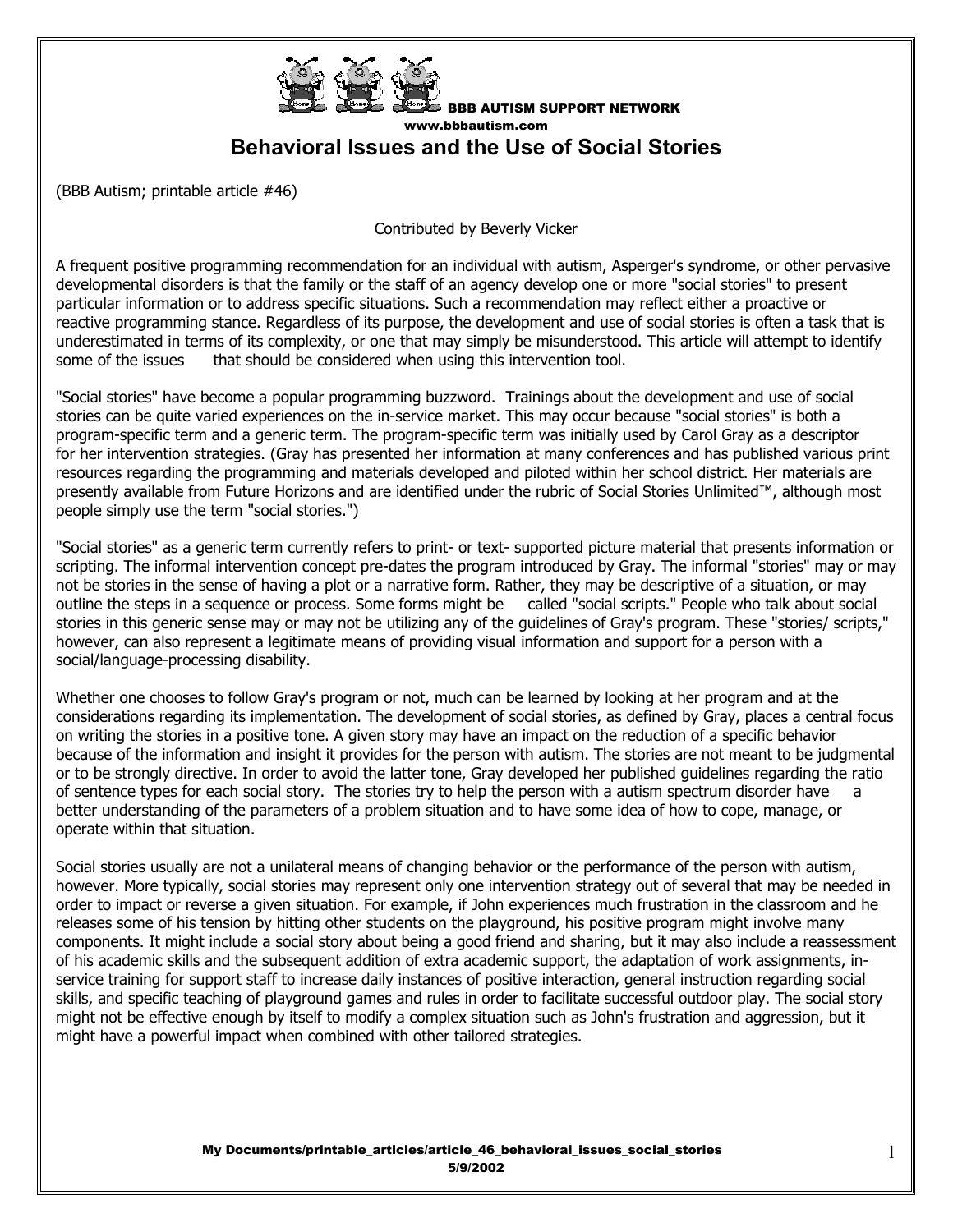

BBB AUTISM SUPPORT NETWORK

www.bbbautism.com

# **Factors to consider when writing a social story for an individual include the following:**

The Know that social stories will not work with everyone. For some individuals, they may be inappropriate; for others, they may be especially inadequate, if used as a sole intervention tool.

**KiD** Know Gray's guidelines and the literature regarding the writing of good social stories, even if you choose not to use her approach.

**Gather appropriate information about the complexities of the situation before attempting to write a social story.** 

**The** Consider doing a positive programming behavior analysis with the key people involved in a situation before writing a social story.

Identify the cluster of strategies needed for circumventing or managing a certain situation. The development of a social story could be a high or low priority, depending on the individual situation. One or more stories may be needed when the strategy is appropriate.

A story should only be written if one has some idea of WHY, that is, for what purpose(s) the individual is engaging in a specific behavior. A story may have a totally inappropriate focus or present an irrelevant set of information if the person is engaging in a behavior for a different reason than what is covered in the social story.

A behavior analysis would also identify the frequency of a behavior and if it is specific to a given setting or person. Sometimes ignoring a specific behavior is a better positive programming strategy than making an effort to call attention to it.

 View the social stories in the books available from Future Horizons only as examples of how to write a positive story. It is important to remember that each story should be written for a specific child. The child or student's behavior may have different factors that need to be considered or addressed than what appear in the example story. Many of the sample stories were written, under Gray's supervision, by high school students in psychology classes. Family members and adult staff, who have broader experiences and more personal knowledge of the person for whom the stories are intended, may incorporate some different insights and information into their narratives.

### **Have other people review the story before presenting it to the person with autism. Consider involving a speech language pathologist in the review process since language comprehension is frequently an issue. The reviewer will want to consider:**

The agenda or purpose of the story. Is the story written with the objective of promoting self management, positive self esteem, a better understanding of the seemingly confusing world around the individual, and with recognition of what is difficult for people with autism?

The level of language used in the story. Does the child know the vocabulary? Is the grammar too complex or are sentences too detailed? Conversely, is the text level too simple for someone with more sophisticated language skills? The processing demands of the story. Are some steps or any information missing? Does the individual have to make inferences that he or she cannot easily make? Is the story line brief but too complex? Is the individual missing some prior experiences or basic understanding that will make comprehension more difficult? Is it clear how the individual might handle a situation in a positive manner in the future?

**A** positive message. Is the story more of a "Thou shalt not . . ." commandment than a positive source of information? Does the thrust of the story depend on the individual being empathetic and understanding of the feelings of others (something that is difficult for the person with autism)? Does the story try to foster a feeling of guilt or shame, for example, "Don't do X so Mommy will be proud of you"?

The plan for the use of social stories. Has a plan been devised about who will introduce the social story, who will supervise use, and who will monitor and revise the plan or story, as needed?

Just as social stories may be one piece of a behavior or positive programming plan, it is also important to remember that social stories represent one strategy when attempting to teach social skills. Multiple strategies are usually needed in this area as well. Numerous books, articles, and materials are available as resources for developing and implementing a social skills training program.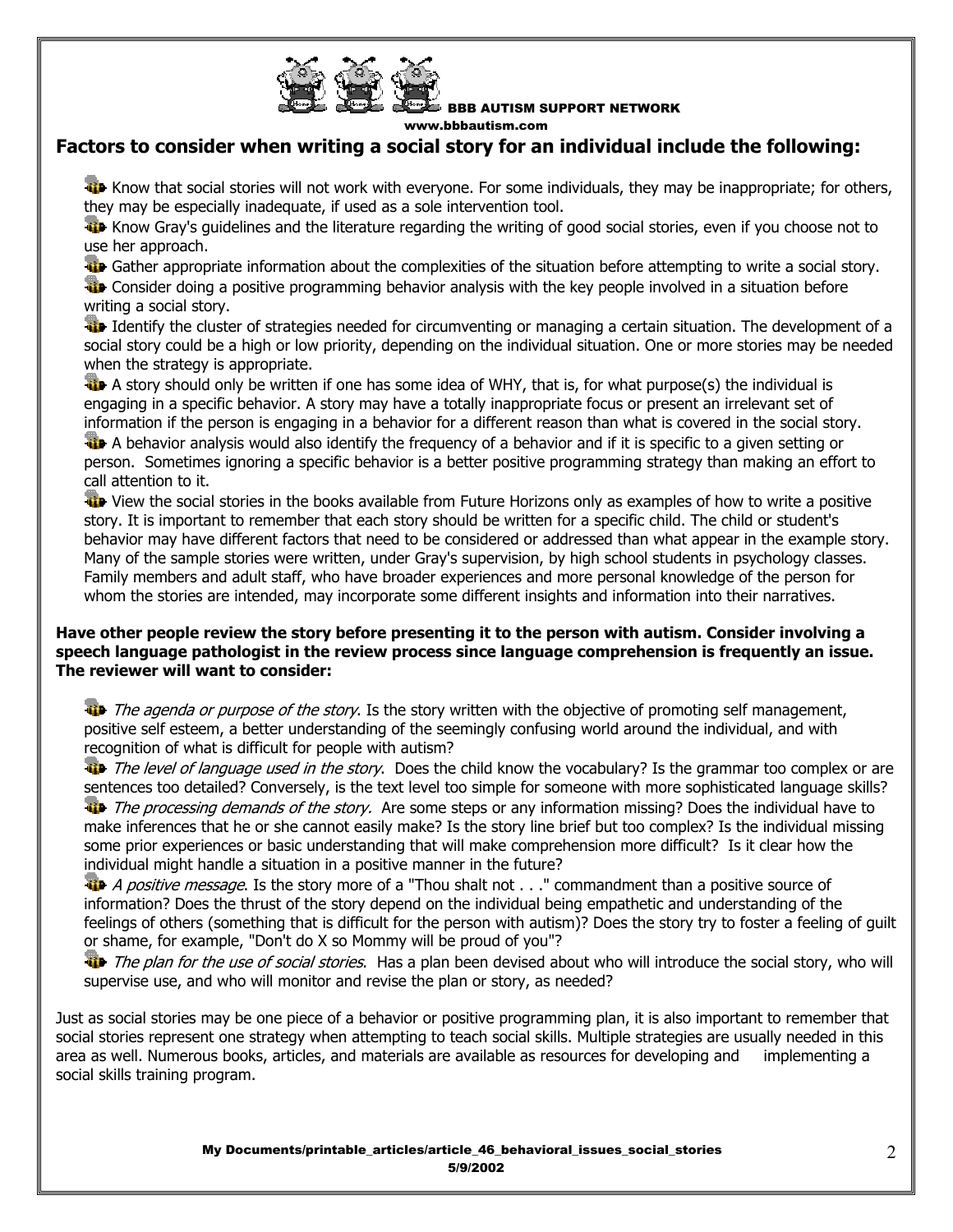

BBB AUTISM SUPPORT NETWORK www.bbbautism.com **Resources Regarding Social Stories:** 

# **Monographs**:

 Carol Gray publications: **New Social Stories, Taming the Recess Jungle, and Comic Strip Conversations** Available from: Future Horizons, 720 North Fielder, Arlington, TX 76012, Phone: 800-489- 0727, Fax: 817-277-2270

 Articles and Book Chapters: Gray, C. (1993). **Social stories: Improving responses of students with autism with accurate social information.** Focus on Autistic Behavior, 8, 1-10.

 Gray, C. (1996**). Teaching children with autism to "read" social situations. In K. Quill (Ed.), Teaching students with autism: Methods to enhance learning, communication, and socialization** (pp. 219-242). New York, NY: Delmar Publishers.

 Gray, C. (1996**). Social assistance**. In A. Fullerton (Ed.), Higher functioning adolescents and young people with autism (pp. 71- 89). Austin, TX: Pro Ed Inc.

## **Newsletter:**

Morning News, c/o Carol Gray, Jenison Public Schools, 2140 Bauer Road, Jenison, MI 49428

# **Resources Regarding Positive Programming and Positive Behavior Support Components**:

## **Books**:

 Carr, E. G., Levin, L., McConnachie, G., Carlson, J. I., Kemp, D. C., & Smith, C. E. (1994). **Communication based intervention for problem behavior: A user's guide for producing positive change.** Baltimore, MD: Paul H. rookes Publishing Company.

 Demchak, M. A., & Bossert, K. W. (1996). **Assessing problem behaviors**. Washington, DC: American Association for Mental Retardation.

 Koegel, L. K., Koegel, R. L., & Dunlap, G. (1996). **Positive behavioral support: Including people with difficult behavior in the community.** Baltimore, MD: Paul H. Brookes Publishing Company.

 Koegel, R. L., & Koegel, L. L. (1995). **Teaching children with autism: Strategies for initiating positive interactions and improving learning opportunities.** Baltimore, MD: Paul H. Brookes Publishing Company.

 Quill, K. (Ed.). (1996). **Teaching students with autism: Methods to enhance learning, communication, and socialization.** New York, NY: Delmar Publishers.

> Reprinted with permission from the Indiana Resource Center for Autism http://www.iidc.indiana.edu/~irca/ftrainpapers.html

A notice to our readers...

The founders and contributors of BBB Autism Support Network are not physicians; we are parents contributing in a totally voluntary capacity. This article may reference books, other articles and websites that may be of interest to the reader. The editor makes no presentation or warranty with respect to the accuracy or completeness of the information contained on any of these websites, articles or in the books, and specifically disclaims any

> My Documents/printable\_articles/article\_46\_behavioral\_issues\_social\_stories 5/9/2002